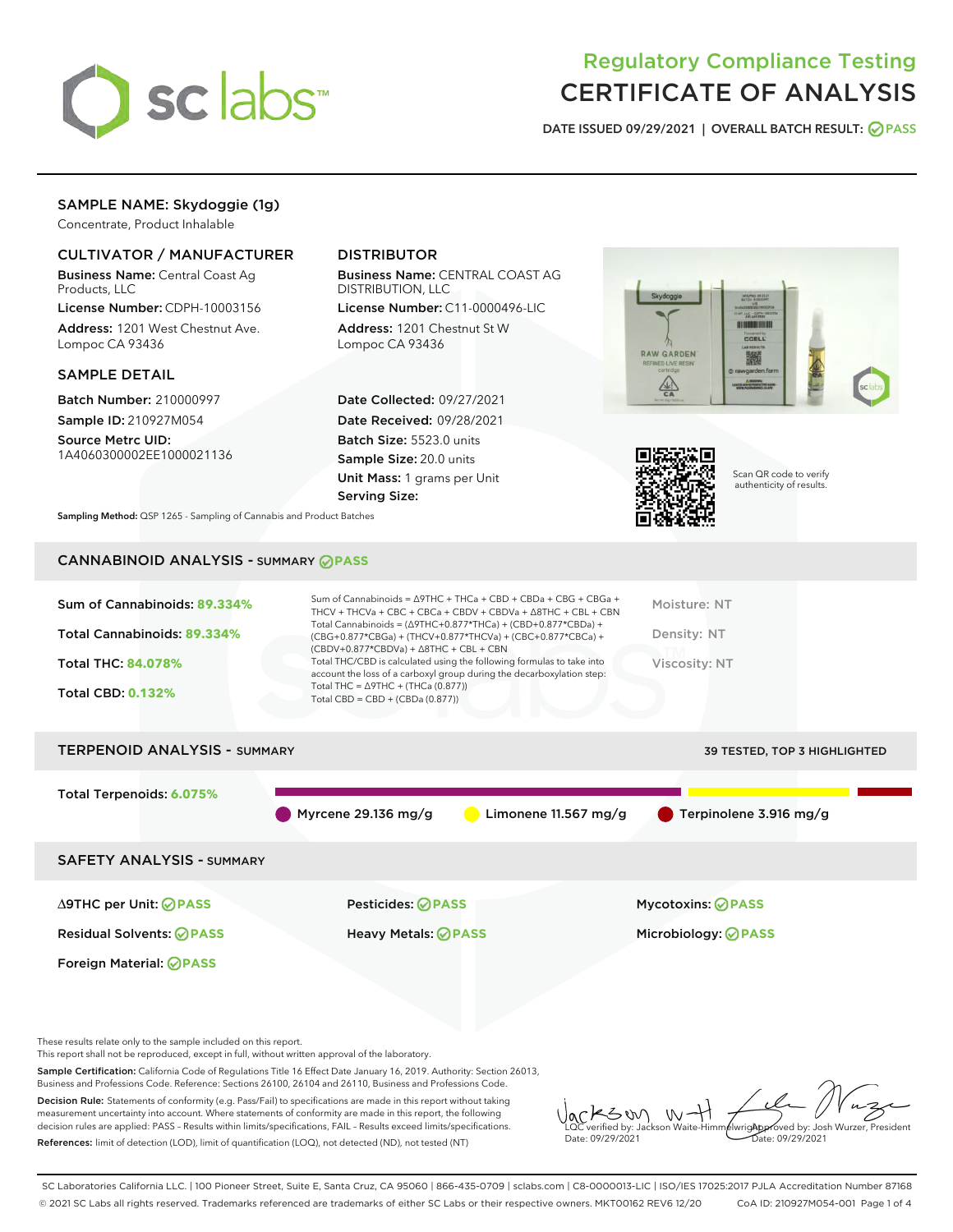



SKYDOGGIE (1G) | DATE ISSUED 09/29/2021 | OVERALL BATCH RESULT: @ PASS

#### CANNABINOID TEST RESULTS - 09/28/2021 2 PASS

Tested by high-performance liquid chromatography with diode-array detection (HPLC-DAD). **Method:** QSP 1157 - Analysis of Cannabinoids by HPLC-DAD

## TOTAL CANNABINOIDS: **89.334%**

Total Cannabinoids (Total THC) + (Total CBD) + (Total CBG) + (Total THCV) + (Total CBC) + (Total CBDV) + ∆8THC + CBL + CBN

TOTAL THC: **84.078%** Total THC (∆9THC+0.877\*THCa)

TOTAL CBD: **0.132%**

Total CBD (CBD+0.877\*CBDa)

TOTAL CBG: 4.604% Total CBG (CBG+0.877\*CBGa)

TOTAL THCV: 0.4% Total THCV (THCV+0.877\*THCVa)

TOTAL CBC: ND Total CBC (CBC+0.877\*CBCa)

TOTAL CBDV: ND Total CBDV (CBDV+0.877\*CBDVa)

| <b>COMPOUND</b>            | LOD/LOQ<br>(mg/g) | <b>MEASUREMENT</b><br><b>UNCERTAINTY</b><br>mg/g | <b>RESULT</b><br>(mg/g) | <b>RESULT</b><br>(%) |
|----------------------------|-------------------|--------------------------------------------------|-------------------------|----------------------|
| <b>A9THC</b>               | 0.06 / 0.26       | ±28.923                                          | 840.78                  | 84.078               |
| <b>CBG</b>                 | 0.06/0.19         | ±1.814                                           | 46.04                   | 4.604                |
| <b>THCV</b>                | 0.1/0.2           | ±0.20                                            | 4.0                     | 0.40                 |
| <b>CBD</b>                 | 0.07/0.29         | ±0.061                                           | 1.32                    | 0.132                |
| <b>CBN</b>                 | 0.1/0.3           | ±0.08                                            | 1.2                     | 0.12                 |
| $\triangle$ 8THC           | 0.1/0.4           | N/A                                              | <b>ND</b>               | <b>ND</b>            |
| <b>THCa</b>                | 0.05/0.14         | N/A                                              | <b>ND</b>               | <b>ND</b>            |
| <b>THCVa</b>               | 0.07/0.20         | N/A                                              | <b>ND</b>               | <b>ND</b>            |
| <b>CBDa</b>                | 0.02/0.19         | N/A                                              | <b>ND</b>               | <b>ND</b>            |
| <b>CBDV</b>                | 0.04 / 0.15       | N/A                                              | <b>ND</b>               | <b>ND</b>            |
| <b>CBDVa</b>               | 0.03/0.53         | N/A                                              | <b>ND</b>               | <b>ND</b>            |
| <b>CBGa</b>                | 0.1/0.2           | N/A                                              | <b>ND</b>               | <b>ND</b>            |
| <b>CBL</b>                 | 0.06 / 0.24       | N/A                                              | <b>ND</b>               | <b>ND</b>            |
| <b>CBC</b>                 | 0.2 / 0.5         | N/A                                              | <b>ND</b>               | <b>ND</b>            |
| <b>CBCa</b>                | 0.07/0.28         | N/A                                              | <b>ND</b>               | <b>ND</b>            |
| <b>SUM OF CANNABINOIDS</b> |                   |                                                  | 893.34 ma/a             | 89.334%              |

#### **UNIT MASS: 1 grams per Unit**

| ∆9THC per Unit                                                                            | 1120 per-package limit | 840.78 mg/unit<br><b>PASS</b> |  |  |
|-------------------------------------------------------------------------------------------|------------------------|-------------------------------|--|--|
| <b>Total THC per Unit</b>                                                                 |                        | 840.78 mg/unit                |  |  |
| <b>CBD per Unit</b>                                                                       |                        | $1.32$ mg/unit                |  |  |
| <b>Total CBD per Unit</b>                                                                 |                        | $1.32$ mg/unit                |  |  |
| Sum of Cannabinoids<br>per Unit                                                           |                        | 893.34 mg/unit                |  |  |
| <b>Total Cannabinoids</b><br>per Unit                                                     |                        | 893.34 mg/unit                |  |  |
| <b>MOISTURE TEST RESULT</b><br><b>DENSITY TEST RESULT</b><br><b>VISCOSITY TEST RESULT</b> |                        |                               |  |  |

Not Tested

| <b>Not Tested</b> |  |
|-------------------|--|

Not Tested

#### TERPENOID TEST RESULTS - 09/29/2021

Terpene analysis utilizing gas chromatography-flame ionization detection (GC-FID). **Method:** QSP 1192 - Analysis of Terpenoids by GC-FID

| <b>COMPOUND</b>           | LOD/LOQ<br>(mg/g) | <b>MEASUREMENT</b><br><b>UNCERTAINTY</b><br>mg/g | <b>RESULT</b><br>(mg/g)                         | <b>RESULT</b><br>(%) |
|---------------------------|-------------------|--------------------------------------------------|-------------------------------------------------|----------------------|
| <b>Myrcene</b>            | 0.008 / 0.025     | ±0.3759                                          | 29.136                                          | 2.9136               |
| Limonene                  | 0.005 / 0.016     | ±0.1654                                          | 11.567                                          | 1.1567               |
| Terpinolene               | 0.008 / 0.026     | ±0.0803                                          | 3.916                                           | 0.3916               |
| $\beta$ Caryophyllene     | 0.004 / 0.012     | ±0.1304                                          | 3.663                                           | 0.3663               |
| Ocimene                   | 0.011 / 0.038     | ±0.0897                                          | 2.795                                           | 0.2795               |
| Linalool                  | 0.009/0.032       | ±0.0836                                          | 2.200                                           | 0.2200               |
| $\beta$ Pinene            | 0.004 / 0.014     | ±0.0245                                          | 2.127                                           | 0.2127               |
| $\alpha$ Pinene           | 0.005 / 0.017     | ±0.0139                                          | 1.611                                           | 0.1611               |
| $\alpha$ Humulene         | 0.009 / 0.029     | ±0.0285                                          | 0.888                                           | 0.0888               |
| Fenchol                   | 0.010 / 0.034     | ±0.0241                                          | 0.623                                           | 0.0623               |
| <b>Terpineol</b>          | 0.016 / 0.055     | ±0.0253                                          | 0.412                                           | 0.0412               |
| trans- $\beta$ -Farnesene | 0.008 / 0.025     | ±0.0081                                          | 0.228                                           | 0.0228               |
| Valencene                 | 0.009 / 0.030     | ±0.0157                                          | 0.228                                           | 0.0228               |
| Camphene                  | 0.005 / 0.015     | ±0.0025                                          | 0.220                                           | 0.0220               |
| $\alpha$ Phellandrene     | 0.006 / 0.020     | ±0.0017                                          | 0.124                                           | 0.0124               |
| Borneol                   | 0.005 / 0.016     | ±0.0049                                          | 0.117                                           | 0.0117               |
| 3 Carene                  | 0.005 / 0.018     | ±0.0016                                          | 0.113                                           | 0.0113               |
| $\alpha$ Terpinene        | 0.005 / 0.017     | ±0.0016                                          | 0.109                                           | 0.0109               |
| Guaiol                    | 0.009 / 0.030     | ±0.0045                                          | 0.096                                           | 0.0096               |
| $\gamma$ Terpinene        | 0.006 / 0.018     | ±0.0016                                          | 0.095                                           | 0.0095               |
| $\alpha$ Bisabolol        | 0.008 / 0.026     | ±0.0048                                          | 0.089                                           | 0.0089               |
| Caryophyllene<br>Oxide    | 0.010 / 0.033     | ±0.0036                                          | 0.079                                           | 0.0079               |
| Fenchone                  | 0.009 / 0.028     | ±0.0022                                          | 0.077                                           | 0.0077               |
| p-Cymene                  | 0.005 / 0.016     | ±0.0014                                          | 0.051                                           | 0.0051               |
| Nerolidol                 | 0.009 / 0.028     | ±0.0021                                          | 0.034                                           | 0.0034               |
| <b>Geranyl Acetate</b>    | 0.004 / 0.014     | ±0.0012                                          | 0.028                                           | 0.0028               |
| Eucalyptol                | 0.006 / 0.018     | ±0.0007                                          | 0.026                                           | 0.0026               |
| Sabinene Hydrate          | 0.006 / 0.022     | ±0.0009                                          | 0.024                                           | 0.0024               |
| Citronellol               | 0.003 / 0.010     | ±0.0011                                          | 0.023                                           | 0.0023               |
| Geraniol                  | 0.002 / 0.007     | ±0.0009                                          | 0.020                                           | 0.0020               |
| Sabinene                  | 0.004 / 0.014     | ±0.0002                                          | 0.017                                           | 0.0017               |
| Nerol                     | 0.003 / 0.011     | ±0.0006                                          | 0.014                                           | 0.0014               |
| Isoborneol                | 0.004 / 0.012     | N/A                                              | <loq< th=""><th><loq< th=""></loq<></th></loq<> | <loq< th=""></loq<>  |
| (-)-Isopulegol            | 0.005 / 0.016     | N/A                                              | ND                                              | ND                   |
| Camphor                   | 0.006 / 0.019     | N/A                                              | ND                                              | ND                   |
| Menthol                   | 0.008 / 0.025     | N/A                                              | ND                                              | ND                   |
| $R-(+)$ -Pulegone         | 0.003 / 0.011     | N/A                                              | ND                                              | ND                   |
| $\alpha$ Cedrene          | 0.005 / 0.016     | N/A                                              | ND                                              | ND                   |
| Cedrol                    | 0.008 / 0.027     | N/A                                              | ND                                              | ND                   |
| <b>TOTAL TERPENOIDS</b>   |                   |                                                  | 60.750 mg/g                                     | 6.075%               |

SC Laboratories California LLC. | 100 Pioneer Street, Suite E, Santa Cruz, CA 95060 | 866-435-0709 | sclabs.com | C8-0000013-LIC | ISO/IES 17025:2017 PJLA Accreditation Number 87168 © 2021 SC Labs all rights reserved. Trademarks referenced are trademarks of either SC Labs or their respective owners. MKT00162 REV6 12/20 CoA ID: 210927M054-001 Page 2 of 4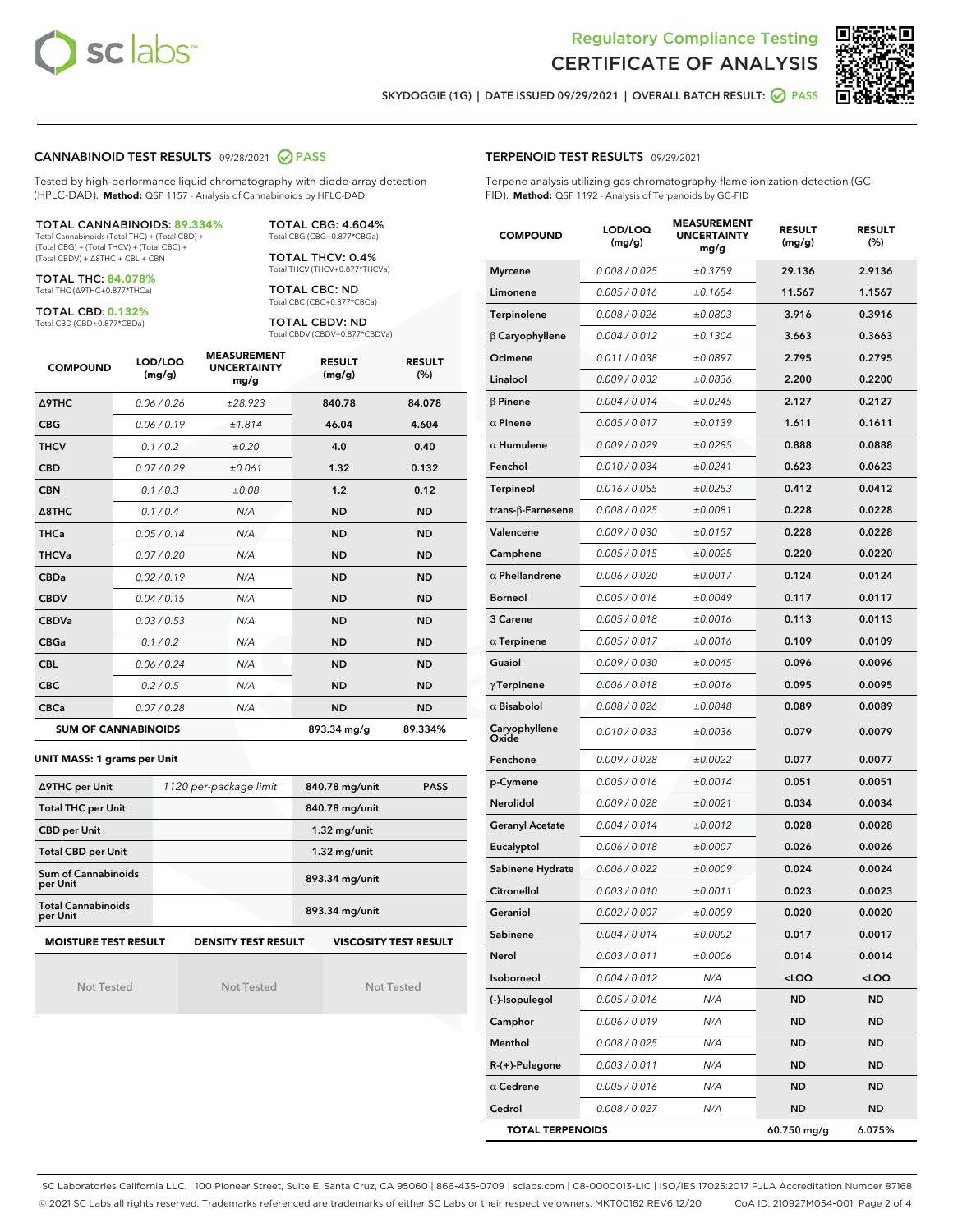



SKYDOGGIE (1G) | DATE ISSUED 09/29/2021 | OVERALL BATCH RESULT: O PASS

# CATEGORY 1 PESTICIDE TEST RESULTS - 09/28/2021 2 PASS

Pesticide and plant growth regulator analysis utilizing high-performance liquid chromatography-mass spectrometry (HPLC-MS) or gas chromatography-mass spectrometry (GC-MS). \*GC-MS utilized where indicated. **Method:** QSP 1212 - Analysis of Pesticides and Mycotoxins by LC-MS or QSP 1213 - Analysis of Pesticides by GC-MS

| <b>COMPOUND</b>             | LOD/LOQ<br>$(\mu g/g)$ | <b>ACTION</b><br><b>LIMIT</b><br>$(\mu g/g)$ | <b>MEASUREMENT</b><br><b>UNCERTAINTY</b><br>µg/g | <b>RESULT</b><br>$(\mu g/g)$ | <b>RESULT</b> |
|-----------------------------|------------------------|----------------------------------------------|--------------------------------------------------|------------------------------|---------------|
| Aldicarb                    | 0.03/0.08              | $>$ LOD                                      | N/A                                              | <b>ND</b>                    | <b>PASS</b>   |
| Carbofuran                  | 0.02 / 0.05            | $\ge$ LOD                                    | N/A                                              | <b>ND</b>                    | <b>PASS</b>   |
| Chlordane*                  | 0.03/0.08              | $>$ LOD                                      | N/A                                              | <b>ND</b>                    | <b>PASS</b>   |
| Chlorfenapyr*               | 0.03 / 0.10            | $\ge$ LOD                                    | N/A                                              | <b>ND</b>                    | <b>PASS</b>   |
| Chlorpyrifos                | 0.02 / 0.06            | $\ge$ LOD                                    | N/A                                              | <b>ND</b>                    | <b>PASS</b>   |
| Coumaphos                   | 0.02 / 0.07            | $\ge$ LOD                                    | N/A                                              | <b>ND</b>                    | <b>PASS</b>   |
| Daminozide                  | 0.02 / 0.07            | $\ge$ LOD                                    | N/A                                              | <b>ND</b>                    | <b>PASS</b>   |
| <b>DDVP</b><br>(Dichlorvos) | 0.03/0.09              | $\ge$ LOD                                    | N/A                                              | <b>ND</b>                    | <b>PASS</b>   |
| <b>Dimethoate</b>           | 0.03/0.08              | $\ge$ LOD                                    | N/A                                              | <b>ND</b>                    | <b>PASS</b>   |
| Ethoprop(hos)               | 0.03/0.10              | $\ge$ LOD                                    | N/A                                              | <b>ND</b>                    | <b>PASS</b>   |
| Etofenprox                  | 0.02 / 0.06            | $\ge$ LOD                                    | N/A                                              | <b>ND</b>                    | <b>PASS</b>   |
| Fenoxycarb                  | 0.03 / 0.08            | $\ge$ LOD                                    | N/A                                              | <b>ND</b>                    | <b>PASS</b>   |
| Fipronil                    | 0.03/0.08              | $>$ LOD                                      | N/A                                              | <b>ND</b>                    | <b>PASS</b>   |
| Imazalil                    | 0.02 / 0.06            | $\ge$ LOD                                    | N/A                                              | <b>ND</b>                    | <b>PASS</b>   |
| Methiocarb                  | 0.02 / 0.07            | $\ge$ LOD                                    | N/A                                              | <b>ND</b>                    | <b>PASS</b>   |
| Methyl<br>parathion         | 0.03/0.10              | $\ge$ LOD                                    | N/A                                              | <b>ND</b>                    | <b>PASS</b>   |
| <b>Mevinphos</b>            | 0.03/0.09              | $\ge$ LOD                                    | N/A                                              | <b>ND</b>                    | <b>PASS</b>   |
| Paclobutrazol               | 0.02 / 0.05            | $>$ LOD                                      | N/A                                              | <b>ND</b>                    | <b>PASS</b>   |
| Propoxur                    | 0.03/0.09              | $\ge$ LOD                                    | N/A                                              | <b>ND</b>                    | <b>PASS</b>   |
| Spiroxamine                 | 0.03 / 0.08            | $\ge$ LOD                                    | N/A                                              | <b>ND</b>                    | <b>PASS</b>   |
| Thiacloprid                 | 0.03/0.10              | $\ge$ LOD                                    | N/A                                              | <b>ND</b>                    | <b>PASS</b>   |

## CATEGORY 2 PESTICIDE TEST RESULTS - 09/28/2021 @ PASS

| <b>COMPOUND</b>          | LOD/LOO<br>$(\mu g/g)$ | <b>ACTION</b><br>LIMIT<br>$(\mu g/g)$ | <b>MEASUREMENT</b><br><b>UNCERTAINTY</b><br>$\mu$ g/g | <b>RESULT</b><br>$(\mu g/g)$ | <b>RESULT</b> |
|--------------------------|------------------------|---------------------------------------|-------------------------------------------------------|------------------------------|---------------|
| Abamectin                | 0.03/0.10              | 0.1                                   | N/A                                                   | <b>ND</b>                    | <b>PASS</b>   |
| Acephate                 | 0.02/0.07              | 0.1                                   | N/A                                                   | <b>ND</b>                    | <b>PASS</b>   |
| Acequinocyl              | 0.02/0.07              | 0.1                                   | N/A                                                   | <b>ND</b>                    | <b>PASS</b>   |
| Acetamiprid              | 0.02/0.05              | 0.1                                   | N/A                                                   | <b>ND</b>                    | <b>PASS</b>   |
| Azoxystrobin             | 0.02/0.07              | 0.1                                   | N/A                                                   | <b>ND</b>                    | <b>PASS</b>   |
| <b>Bifenazate</b>        | 0.01/0.04              | 0.1                                   | N/A                                                   | <b>ND</b>                    | <b>PASS</b>   |
| <b>Bifenthrin</b>        | 0.02 / 0.05            | 3                                     | N/A                                                   | <b>ND</b>                    | <b>PASS</b>   |
| <b>Boscalid</b>          | 0.03/0.09              | 0.1                                   | N/A                                                   | <b>ND</b>                    | <b>PASS</b>   |
| Captan                   | 0.19/0.57              | 0.7                                   | N/A                                                   | <b>ND</b>                    | <b>PASS</b>   |
| Carbaryl                 | 0.02/0.06              | 0.5                                   | N/A                                                   | <b>ND</b>                    | <b>PASS</b>   |
| Chlorantranilip-<br>role | 0.04/0.12              | 10                                    | N/A                                                   | <b>ND</b>                    | <b>PASS</b>   |
| Clofentezine             | 0.03/0.09              | 0.1                                   | N/A                                                   | <b>ND</b>                    | <b>PASS</b>   |

# CATEGORY 2 PESTICIDE TEST RESULTS - 09/28/2021 continued

| <b>COMPOUND</b>               | LOD/LOQ<br>(µg/g) | <b>ACTION</b><br>LIMIT<br>$(\mu g/g)$ | <b>MEASUREMENT</b><br><b>UNCERTAINTY</b><br>µg/g | <b>RESULT</b><br>(µg/g) | <b>RESULT</b> |
|-------------------------------|-------------------|---------------------------------------|--------------------------------------------------|-------------------------|---------------|
| Cyfluthrin                    | 0.12 / 0.38       | $\overline{c}$                        | N/A                                              | ND                      | <b>PASS</b>   |
| Cypermethrin                  | 0.11 / 0.32       | $\mathcal{I}$                         | N/A                                              | ND                      | <b>PASS</b>   |
| <b>Diazinon</b>               | 0.02 / 0.05       | 0.1                                   | N/A                                              | <b>ND</b>               | <b>PASS</b>   |
| Dimethomorph                  | 0.03 / 0.09       | 2                                     | N/A                                              | ND                      | <b>PASS</b>   |
| Etoxazole                     | 0.02 / 0.06       | 0.1                                   | N/A                                              | ND                      | <b>PASS</b>   |
| Fenhexamid                    | 0.03 / 0.09       | 0.1                                   | N/A                                              | ND                      | <b>PASS</b>   |
| Fenpyroximate                 | 0.02 / 0.06       | 0.1                                   | N/A                                              | <b>ND</b>               | <b>PASS</b>   |
| Flonicamid                    | 0.03 / 0.10       | 0.1                                   | N/A                                              | ND                      | <b>PASS</b>   |
| Fludioxonil                   | 0.03 / 0.10       | 0.1                                   | N/A                                              | ND                      | <b>PASS</b>   |
| Hexythiazox                   | 0.02 / 0.07       | 0.1                                   | N/A                                              | ND                      | <b>PASS</b>   |
| Imidacloprid                  | 0.04 / 0.11       | 5                                     | N/A                                              | ND                      | <b>PASS</b>   |
| Kresoxim-methyl               | 0.02 / 0.07       | 0.1                                   | N/A                                              | ND                      | <b>PASS</b>   |
| Malathion                     | 0.03 / 0.09       | 0.5                                   | N/A                                              | ND                      | <b>PASS</b>   |
| Metalaxyl                     | 0.02 / 0.07       | $\overline{c}$                        | N/A                                              | ND                      | <b>PASS</b>   |
| Methomyl                      | 0.03 / 0.10       | $\mathbf{1}$                          | N/A                                              | ND                      | <b>PASS</b>   |
| Myclobutanil                  | 0.03 / 0.09       | 0.1                                   | N/A                                              | <b>ND</b>               | <b>PASS</b>   |
| Naled                         | 0.02 / 0.07       | 0.1                                   | N/A                                              | ND                      | <b>PASS</b>   |
| Oxamyl                        | 0.04 / 0.11       | 0.5                                   | N/A                                              | ND                      | PASS          |
| Pentachloronitro-<br>benzene* | 0.03 / 0.09       | 0.1                                   | N/A                                              | ND                      | <b>PASS</b>   |
| Permethrin                    | 0.04 / 0.12       | 0.5                                   | N/A                                              | ND                      | <b>PASS</b>   |
| Phosmet                       | 0.03 / 0.10       | 0.1                                   | N/A                                              | ND                      | <b>PASS</b>   |
| Piperonylbu-<br>toxide        | 0.02 / 0.07       | 3                                     | N/A                                              | <b>ND</b>               | <b>PASS</b>   |
| Prallethrin                   | 0.03 / 0.08       | 0.1                                   | N/A                                              | ND                      | <b>PASS</b>   |
| Propiconazole                 | 0.02 / 0.07       | 0.1                                   | N/A                                              | <b>ND</b>               | <b>PASS</b>   |
| Pyrethrins                    | 0.04 / 0.12       | 0.5                                   | N/A                                              | ND                      | <b>PASS</b>   |
| Pyridaben                     | 0.02 / 0.07       | 0.1                                   | N/A                                              | <b>ND</b>               | <b>PASS</b>   |
| Spinetoram                    | 0.02 / 0.07       | 0.1                                   | N/A                                              | ND                      | <b>PASS</b>   |
| Spinosad                      | 0.02 / 0.07       | 0.1                                   | N/A                                              | ND                      | <b>PASS</b>   |
| Spiromesifen                  | 0.02 / 0.05       | 0.1                                   | N/A                                              | <b>ND</b>               | <b>PASS</b>   |
| Spirotetramat                 | 0.02 / 0.06       | 0.1                                   | N/A                                              | ND                      | <b>PASS</b>   |
| Tebuconazole                  | 0.02 / 0.07       | 0.1                                   | N/A                                              | ND                      | <b>PASS</b>   |
| Thiamethoxam                  | 0.03 / 0.10       | 5                                     | N/A                                              | <b>ND</b>               | <b>PASS</b>   |
| Trifloxystrobin               | 0.03 / 0.08       | 0.1                                   | N/A                                              | <b>ND</b>               | <b>PASS</b>   |

SC Laboratories California LLC. | 100 Pioneer Street, Suite E, Santa Cruz, CA 95060 | 866-435-0709 | sclabs.com | C8-0000013-LIC | ISO/IES 17025:2017 PJLA Accreditation Number 87168 © 2021 SC Labs all rights reserved. Trademarks referenced are trademarks of either SC Labs or their respective owners. MKT00162 REV6 12/20 CoA ID: 210927M054-001 Page 3 of 4